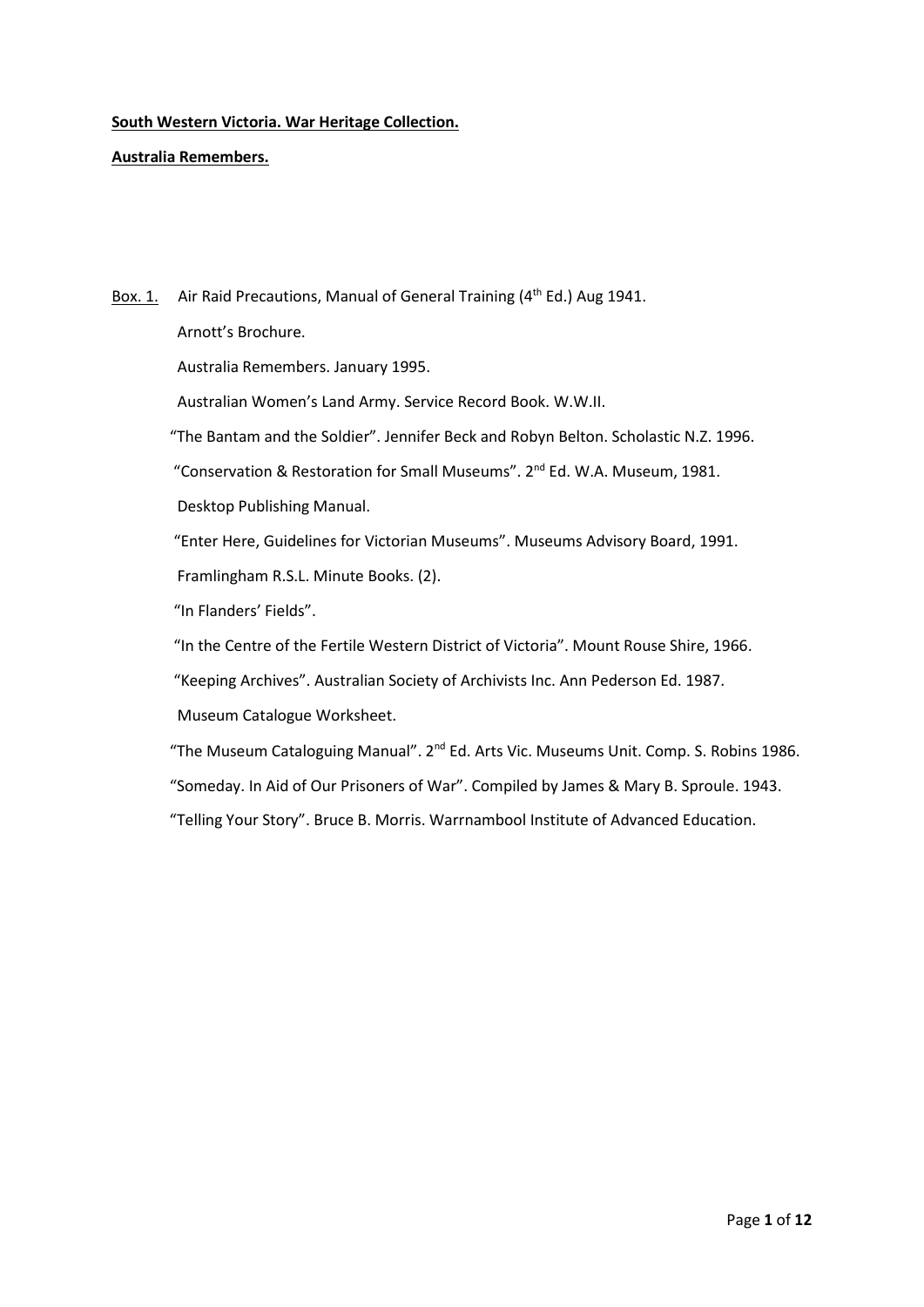### **Australia Remembers.**

Box. 2. "Australia Remembers 1945-1995". Educational Resource Kit. T. Gurry & R. Lewis. "Australia's War 1939-45". Deakin University 1995. Draft Edition. "Records of War: a guide to military history sources at the Australian War Memorial" Ian K. Smith Australian War Memorial 1996. "Salute the Brave, A Pictorial Record of Queensland War Memorials". Shirley & Trevor McIvor U.S.Q. Press 1994. "Shaping History. A Bibliography of Australian Army Unit Histories". Syd Trigellis-Smith, Sergio Zampatti, Max Parsons. 1996. "Their Service Our Heritage". Department of Veterans' Affairs. Information Kit. 1997. "War Memorials of Victoria, a pictorial record". R.S.L. Vic. Parsons & Trigellis-Smith. 1994.

Box. 3. "Colac in World War II". PhD. Thesis by Dawn Peel.

 "Down to Earth. The Story of the Australian Women's Land Army". Comp.by Mary Lowe. "From Where it All Began. Memories and Experiences relating to Ex- Members of No. 12 Squadron R.A.A.F." By John Bigelow.

 "Koroit During The Second World War. The War Effort". A Study by Elizabeth Cashill. 1984. "Warrnambool at War: 1939-1945". John Taylor and Max Preece.

Conference Programme.

Final Report to D.E.E.T.

Newspaper Articles.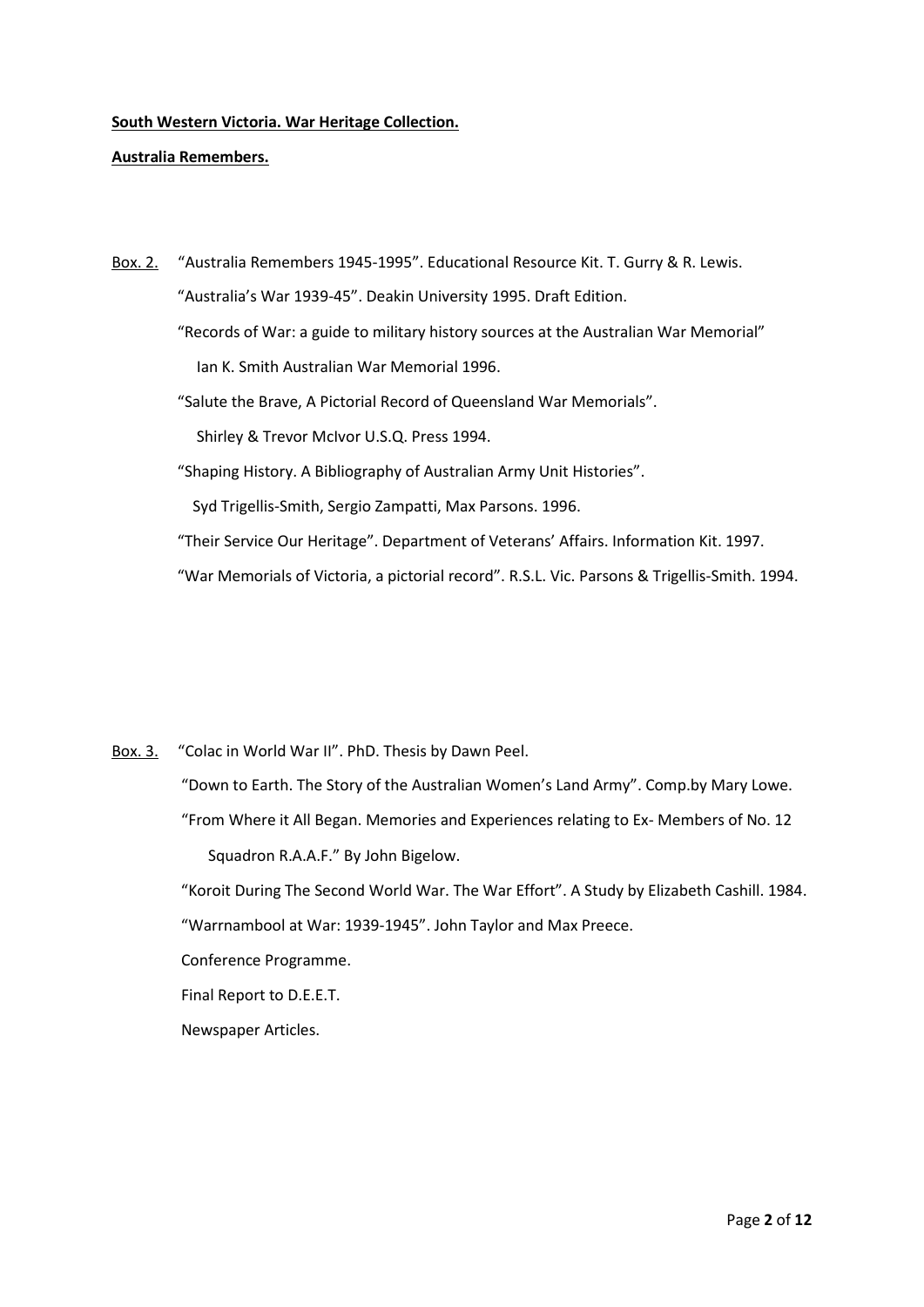### **Australia Remembers.**

- Box. 4. "We're doing our share for the boys over there. A Community History of South Western Victoria in World War II". Edited by Peter Yule. Manuscript plus Book.
- Box. 5. Catalogue Worksheets. Dictionary of Biography Style Guide. Dictionary of Biography Proof Sheets.

- Box 6. War Memorials. Administration. War Memorials Recording Sheets. Photocopied Papers. Byaduk, Raymond Albert Harper.
- Box. 7. War Memorial Research Group. War Memorials A. - M.
- Box. 8. War Memorials N. Z. War Memorials Background.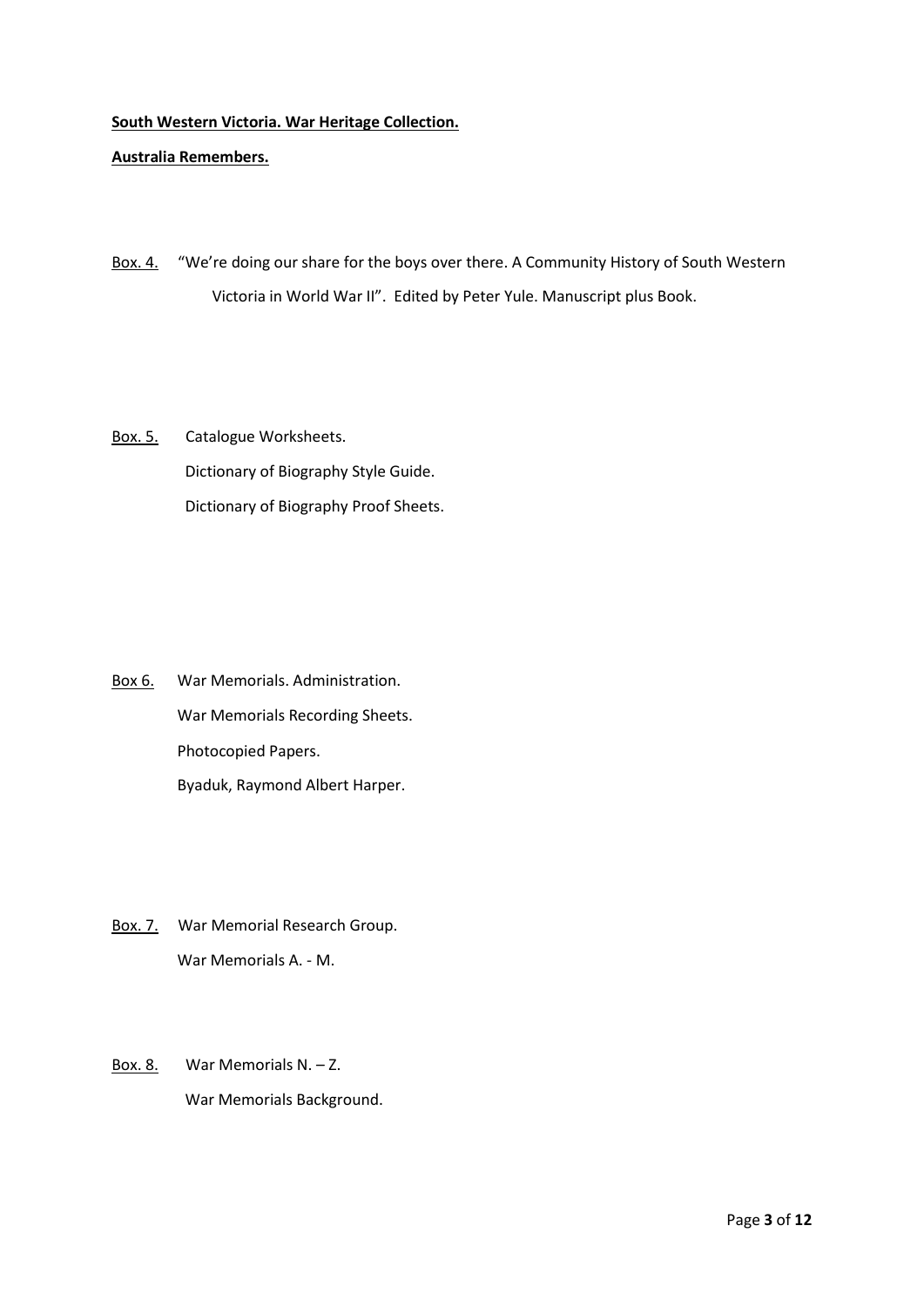#### **Australia Remembers.**

- Box. 9. Memorials. Collection Sheets A. Z. Memorials Photographic Field Work.
- Box. 10. Children and Schools. 1939 1945. Comparisons of 1939 and 1945. I & II. Crisis of 1942. Economy 1939 – 1945. Front Matter. Local Stories and stories of War Service. Services Organisations. War Memorials. Peter Yule.
- Box. 11. Schools. A. D. Childhood Perspectives. A. – C.
- Box. 12. Childhood Perspectives.

 Comparisons of 1939 and 1945. I & II. Crisis of 1942. Economy 1939 – 1945. Regional War Memorabilia and Archive Centre. Services Organisations. Towns. War Memorials. Working Drafts.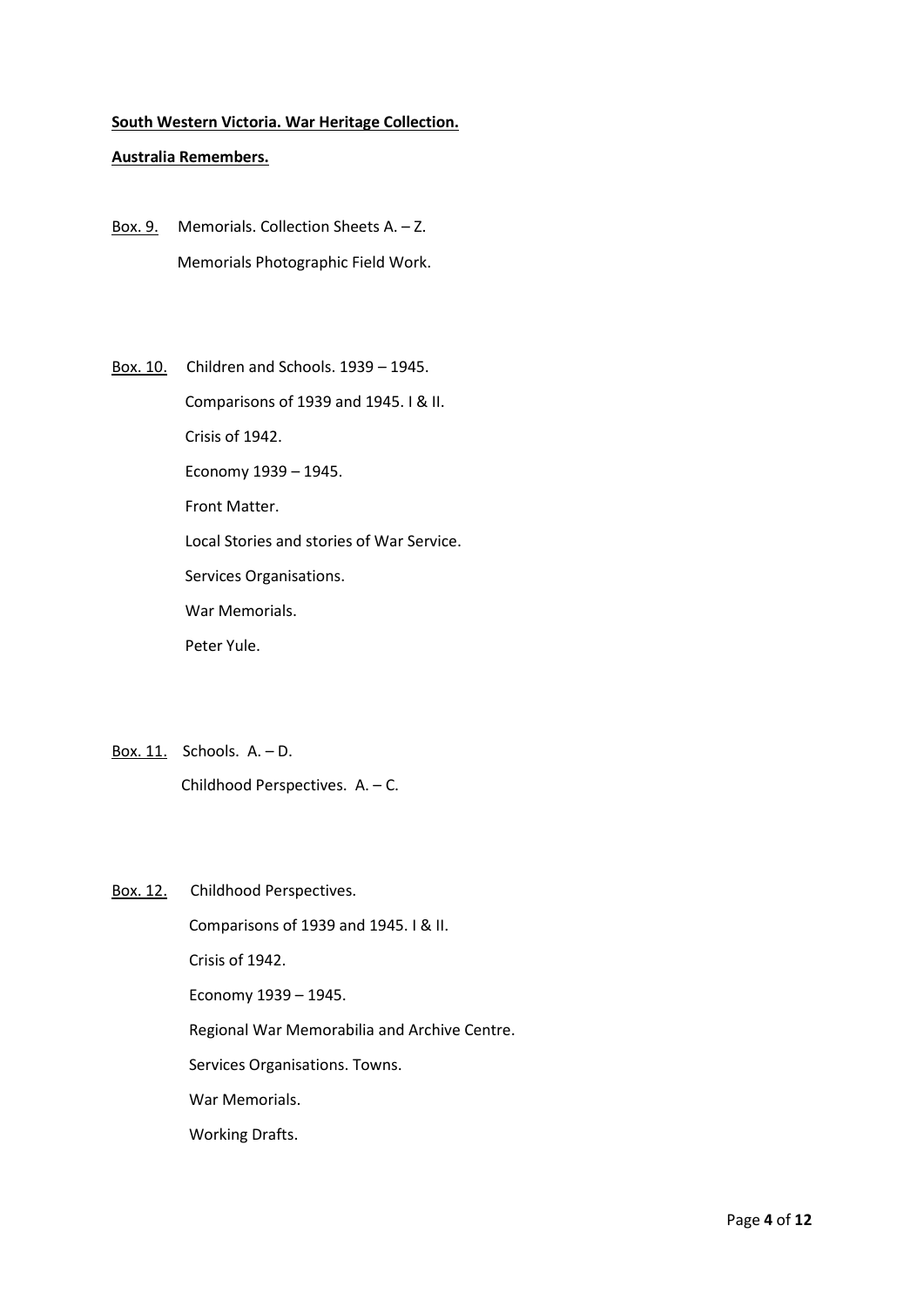### **Australia Remembers.**

- Box. 13. Childhood Perspectives. Comparisons of 1939 and 1945. Crisis of 1942. Economy 1939 – 1945. Services Organisations. Minutes. Portland Guardian. War Memorials.
- Box. 14. Comparisons of 1939 and 1945. Portland Guardian 1914, 1943. Portland Guardian 1943, 1944. Portland Guardian 1945. Portland Guardian W.W. II. Articles. Progress Reports. Style Guides, Aircraft, Manpower, Soldier Settlement.

### Box. 15. Crisis in 1942.

 Expo Sub-Committee Meeting, Peter Yule's Notes. Interviews. Key to Interview Data Base. Newspaper Summaries. Service Organisations.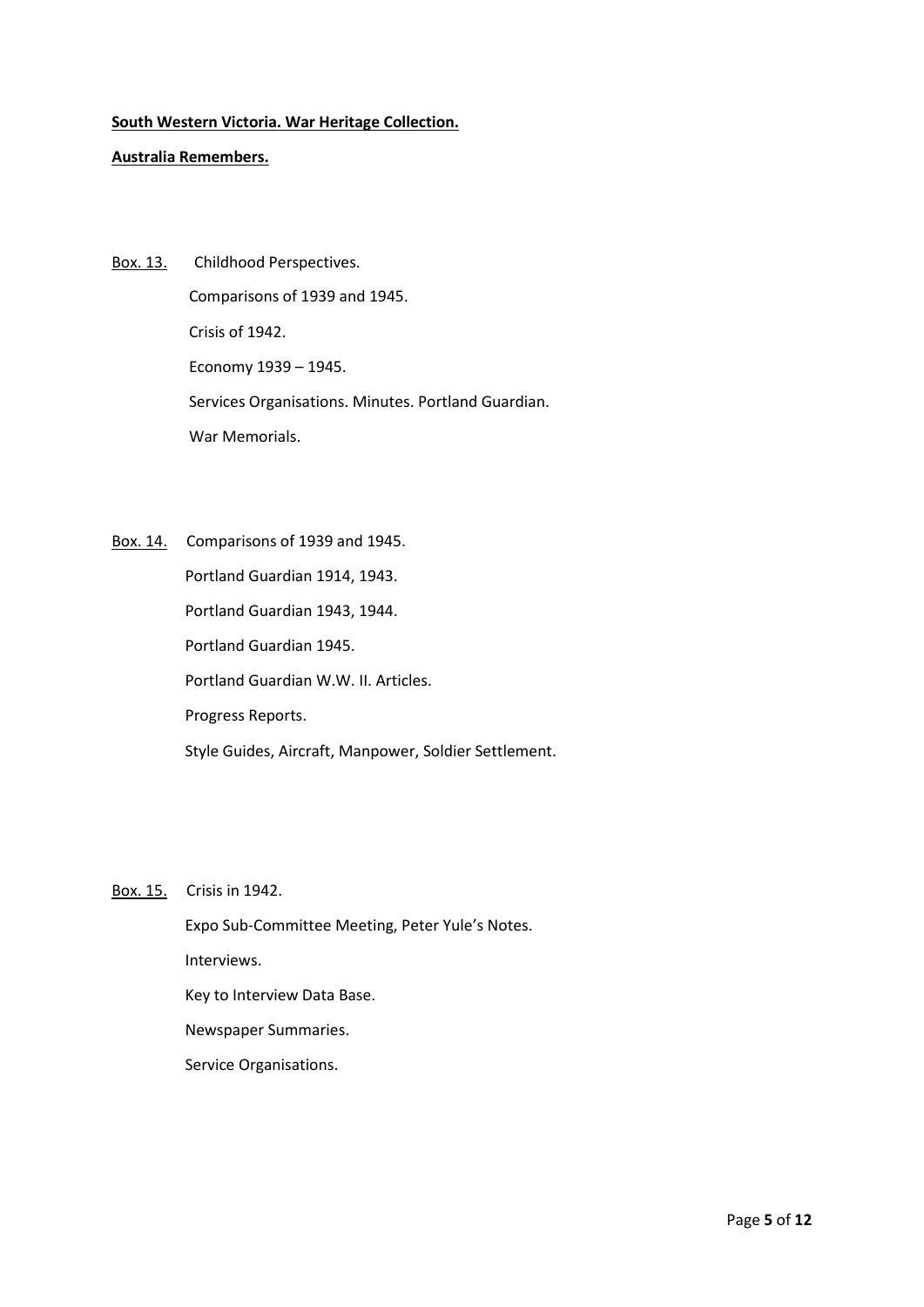**Australia Remembers.**

Box. 16. Interview Transcripts A.  $-$  L.

Box. 17. Interview Transcripts M. - Z. Correspondence, Worksheet, Miscellaneous.

## Box. 18. Anglo – Irish.

 Book Chapter for Crisis in 1942 Group. Collection Receipts, Diskettes (2), Interviews. Memoranda, Standard Letters, List of Materials. Pilot's Log Books (Photocopy). R.S.L. Collections Policy and Catalogue. Royal Historical Society of Victoria. Register of Memorials. Wartime Documents (Photocopies).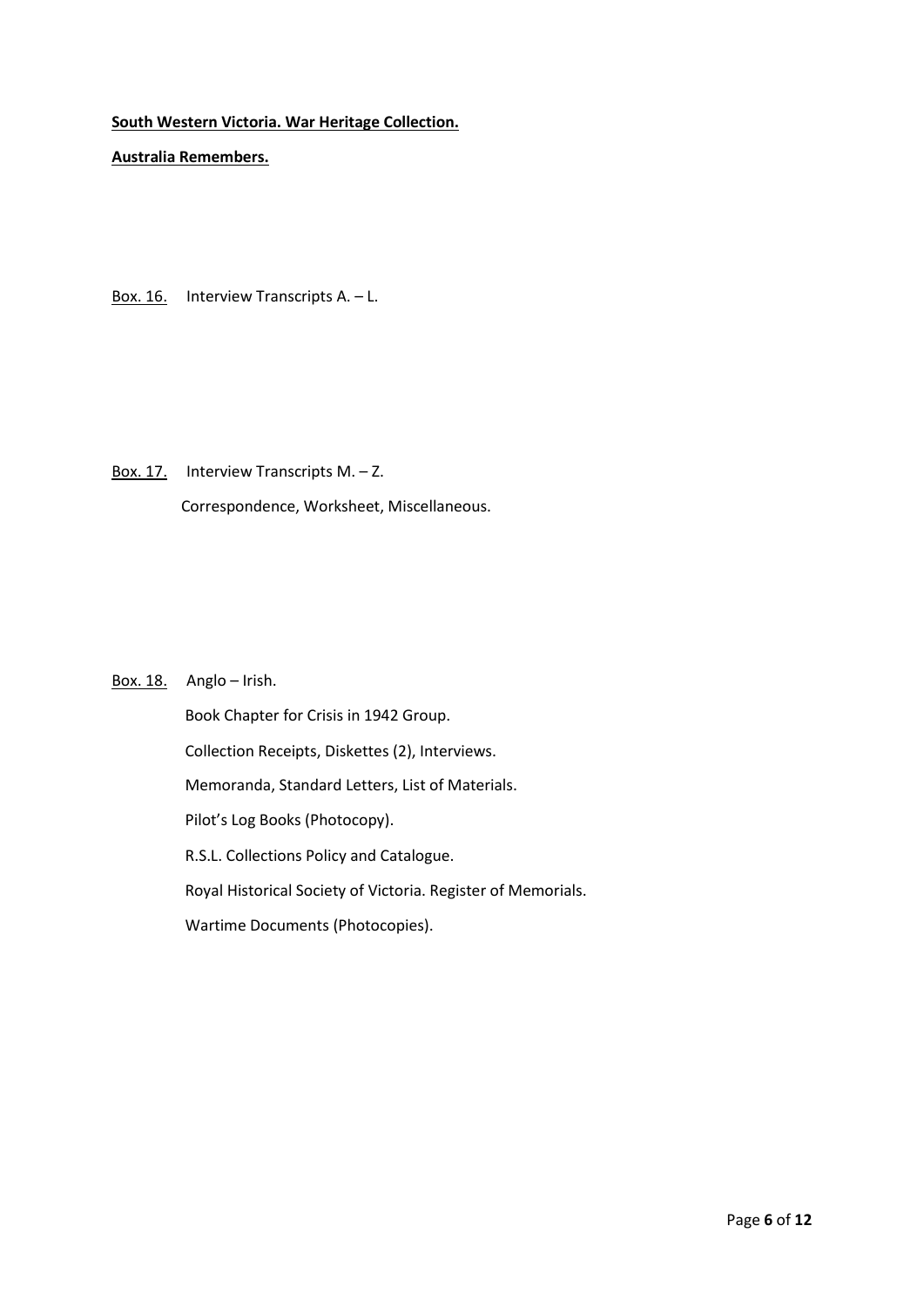## **Australia Remembers.**

Box. 19. Aborigines, Women 1939 – 1945, C. W. A. Australian Women's Land Army. Interviews. Organisations and Clubs. Rabaul, New Guinea Volunteer Rifles (Photocopies). Red Cross. R.S.L. Minutes, Cataloguing Workshop. Woman, Sport, Netball.

Box. 20. Ansett Roadways "Road News". (Photocopy). "The Effects of War in Port Fairy". Port Fairy Gazette. Miscellaneous Newspaper Extracts. Portland Guardian. Prisoners of War, Australians Under Nippon. (Photocopied Roll). Warrnambool. Articles, Extracts. Warrnambool R.S.L. 1917 – 1984. Warrnambool Standard. 1939 – 1945. (Photocopied Articles).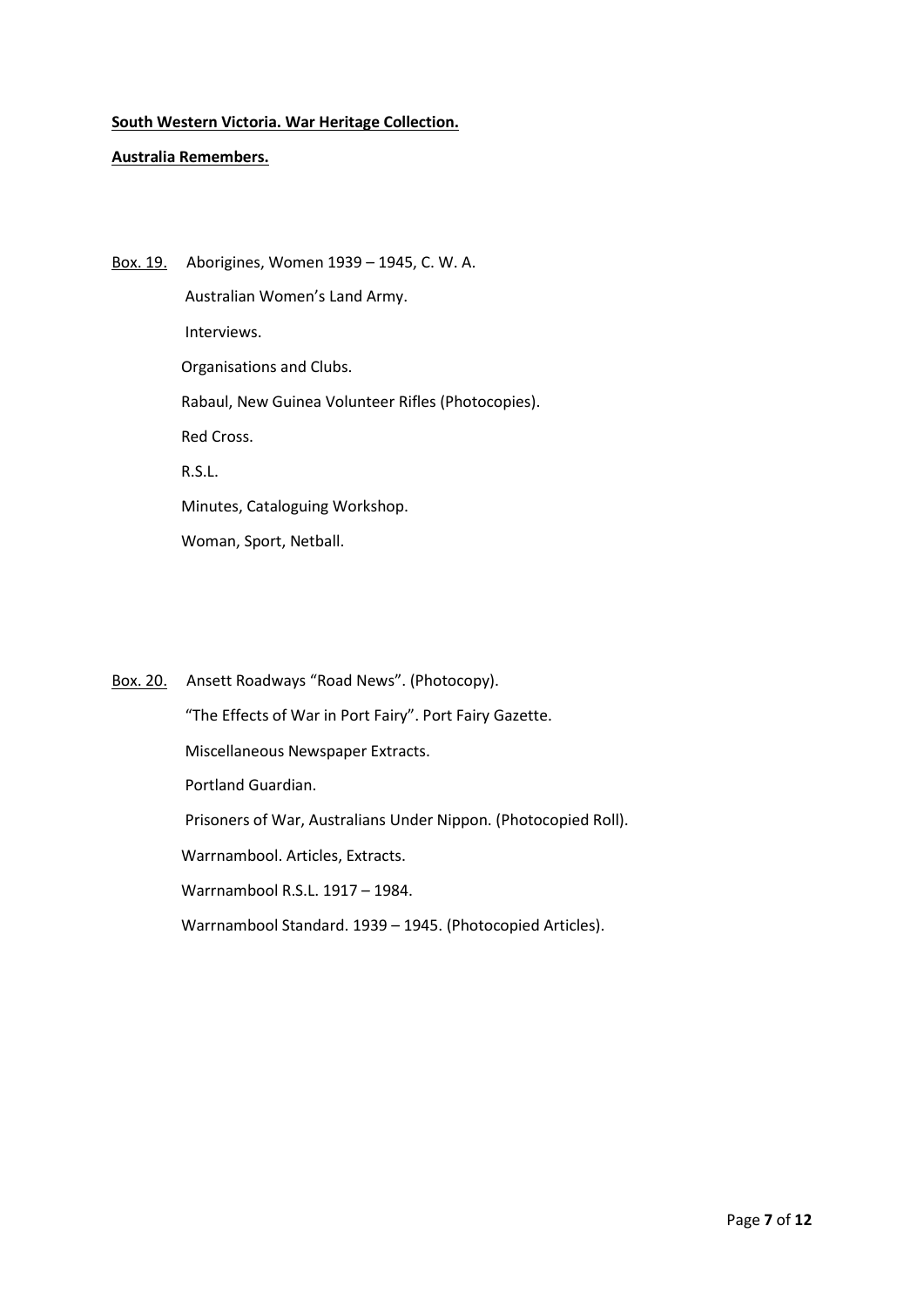### **Australia Remembers.**

Box. 21. Agriculture and the War. Drafts. The Economy of the Western District 1939 – 1945. Economy, Factories, Dairy. Farming, Industry, Rationing. Food Production. Housing. Local Government. Local Government, Minute Book Extracts. Local History Option. Warrnambool High School. War Service, Newspaper Education.

Box. 22. A.B.C. School Broadcast Time Table, Pastel Book. (Photocopies). Children and Schools 1939 – 145. Education Department. Evacuation. Education Gazette and Teachers' Aid. Education in the Second World War. Extracts. Health. Casterton Hospital 139 – 1945. School Paper 1939, 1941, 1942, 1943, 1944, 1945, 1946 (Photocopies). Sisters of the Good Samaritan, School Returns 1939 – 1945. Sport, Leisure, Entertainment, Religion. Wallacedale North Primary School. "90 Years of Education".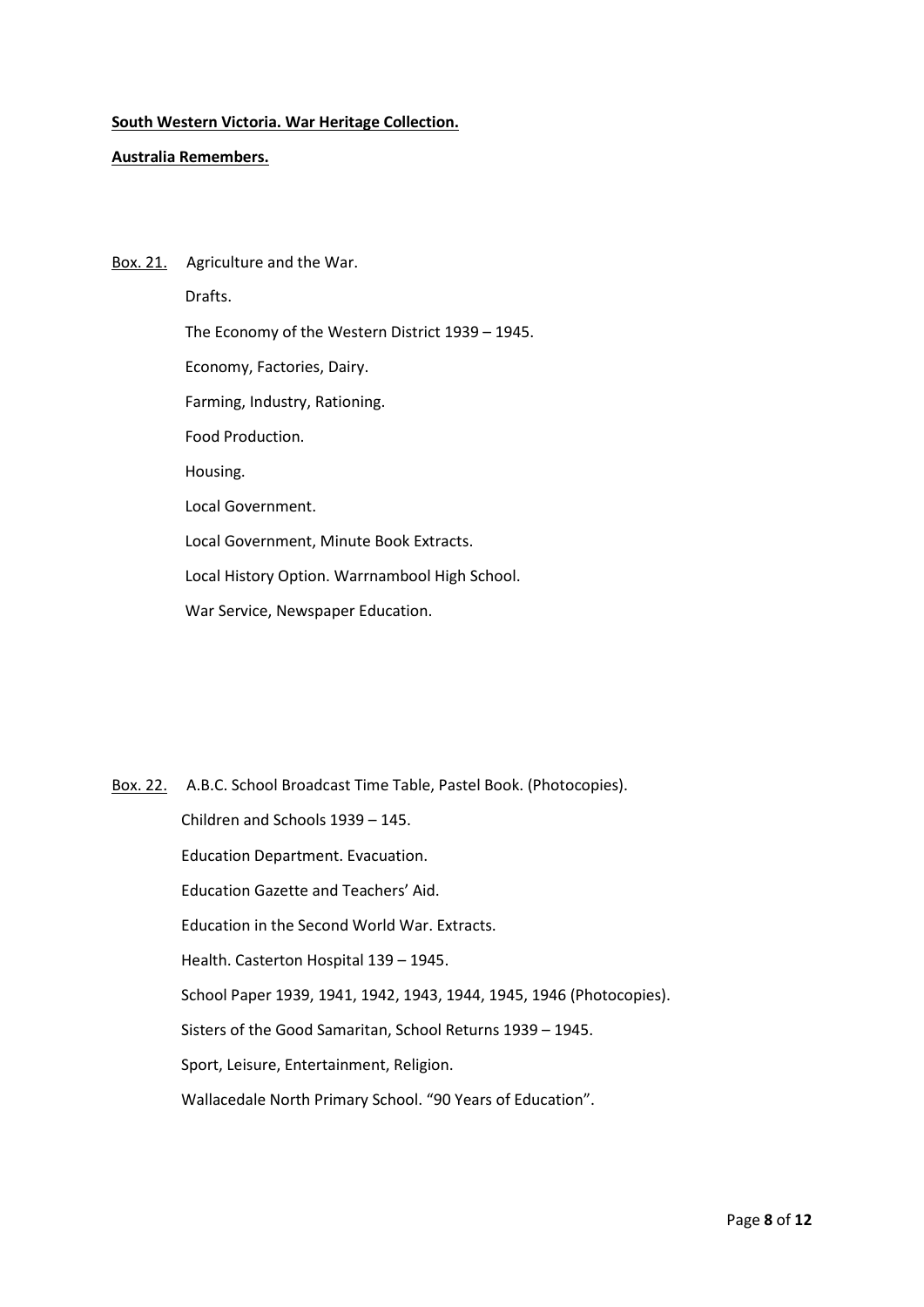### **Australia Remembers.**

Box. 23. "Certificates of Appreciation" List. Childhood Perspectives. Comparisons of 1939 and 1945. Crisis of 1942. Economy in the Western District 1939 – 1945. Expo. Final Report to D.E.E.T. Honour Boards, Transparencies and Maps. Interview Questions. List of Categories 1939 – 1945. Newspaper Extracts. Progress Reports. Project Management, Reports, Submissions. Services Organisations. Submission to Veteran's Affairs. Teachers' Guide. War Memorials. Worksheets and Source Material.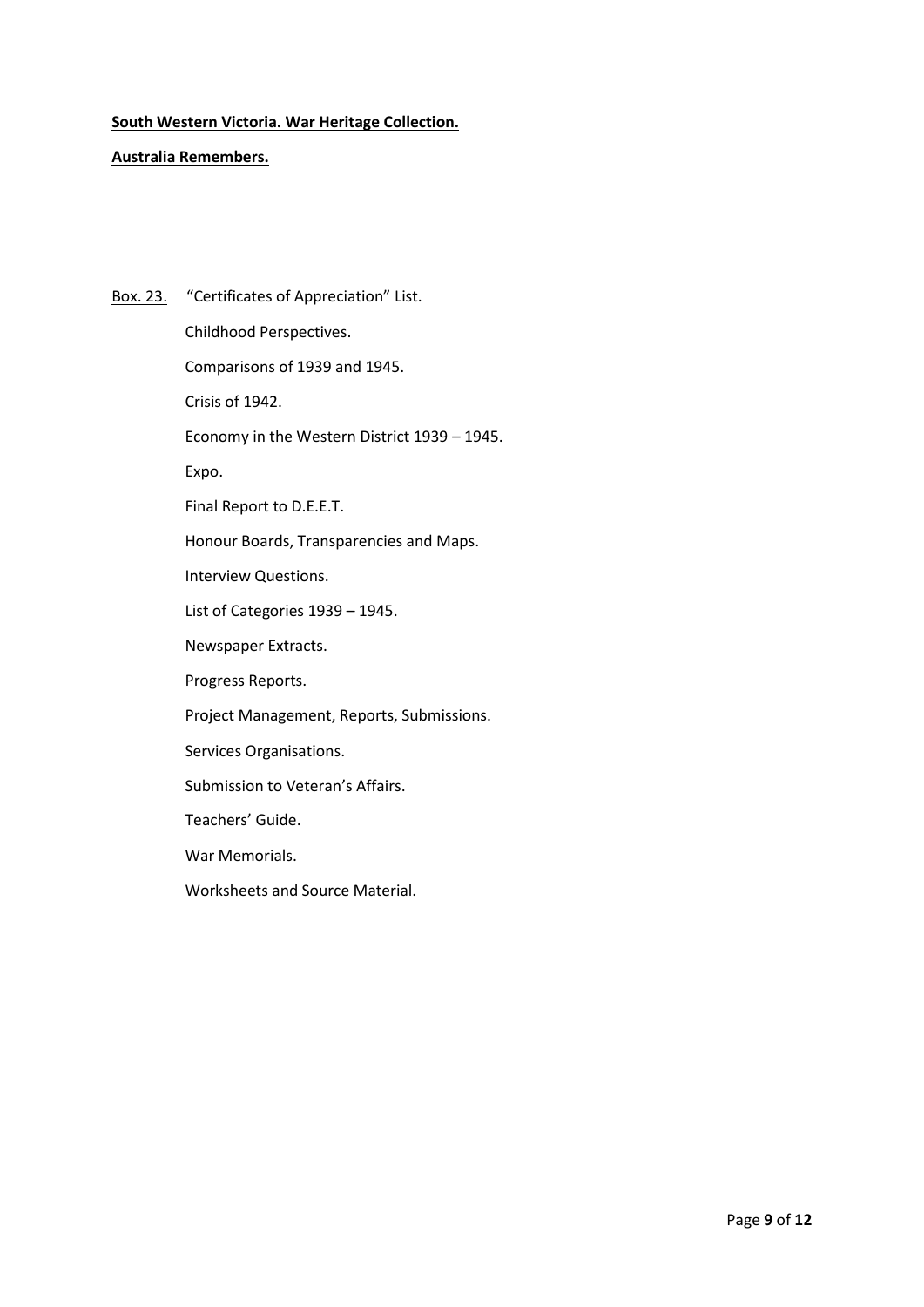**Australia Remembers.**

#### Box. 24. Administration.

 Centre for Regional Development. Correspondence. Collection Receipts. Dundas Shire Finds List. D.E.E.T. Department of Information 1940 – 1941. Firewood, Rubber, Charcoal, Flax. Lord Mayor's Food for Britain Appeal. Dundas Shire, Red Cross Appeals. Ministry of Post – War Reconstruction. Names on War Memorials in South West Victoria. Newspaper Clippings and Photocopies. R.A.A.F. Aircrew Information Leaflets and Form 1940. Schools. Shire of Dundas. State Emergency Council for Civil Defence, First Interim Report. 1940. "We're doing our share for the boys over there".

Williamstown Historical Society. Origin of the 1- Minute Silence. Laminated.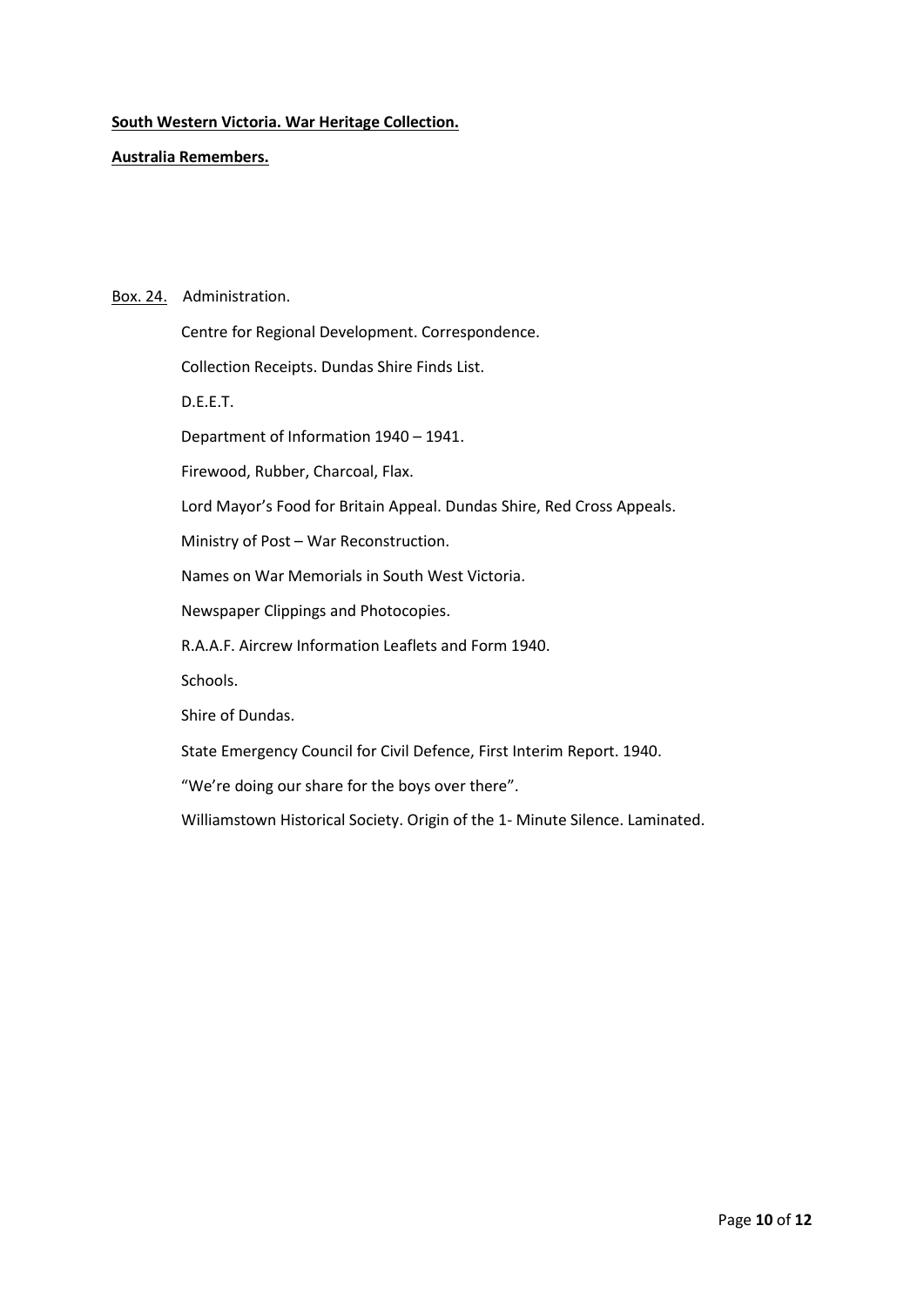## **Australia Remembers.**

Box. 25. Cassette Tapes. C.D. ROM. "Voices from a War". Micro Tapes. V.H.S. Tapes.

Box 26. Diskettes.

Box. 27. Negative File. Recording Sheets. Negatives. Photographs.

Box. 27(A). Photographs.

Box. 27(B). Photographs.

Box. 28. Newspaper Clippings. Miscellaneous Articles.